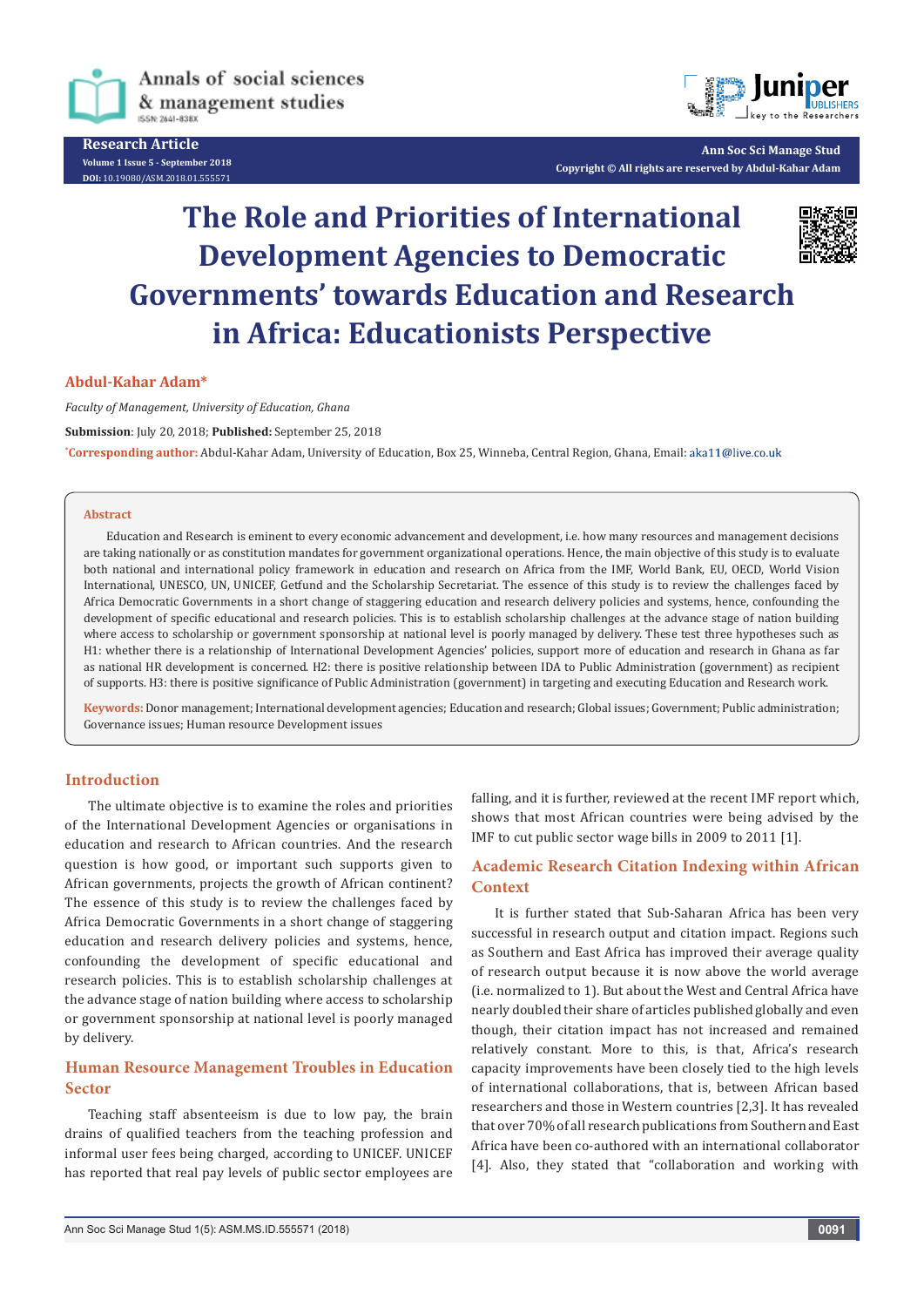Western researchers is one way for Africa to improve its research capacity and sending researchers abroad or welcoming outside researchers to Africa is another highly effective enabling tactic." The report found out that 'transitory researchers', that is, "those that spend less than two years in Africa or abroad, are far more productive and on average produce research of a higher impact research than researchers who have not had the opportunity to perform research outside of the continent" [4].

 It is however recommended that while African authors have nearly doubled by sharing their articles over the past decade, it is hoped that the returns could be many times greater over the next decade if awareness of usage and research capacity are done in a collaborative and integrated manner by African institutions via access programs and publishers. Elsevier, since 2001, has been deeply engaged in programs to foster the growth of the African science community and support to African researchers to develop and enhance their research output and quality. Elsevier is a founding publisher of Research4Life, which is a public private partnership in tackling access of research in developing countries. Elsevier supplies over a quarter of "44,000 books, journals and databases available to doctors, researchers and policymakers in Africa, and across more than 100 developing countries." With the Elsevier Foundation's Innovative Libraries in Developing Countries Program, they provided annual grants totalling \$300,000 donated to projects that build infrastructure, improve information literacy, repositories, and provide training to boost overall usage of Research4Life resources in Africa and beyond [4].

# **The Government Function as an Organisation in Nation Development**

# **New Public Administration Policy Systems and Management**

The public services must always respond to important requirements and the needs concerning the higher level of citizens' satisfaction of a nation [5]. All what these existing and previous literature talks about is New Public Administration (NPA) and New Public Management (NPM) and with these, it deliberates on the issues relating to World Bank, IMF, EU and so on, their overall global policy implementations on the third world countries – Africa. The existing literature researched, concentrated more on developmental agencies and Donor partners work for African countries and has few discussions on the history of Public Administration in the developed world. New Public Management (NPM) reforms in the advanced countries happens in the era of Structural Adjustment Programmes (SAP), a process which was driven by a combination of economic, social, political and technological factors of service delivery in responds only to satisfy external players like the World Bank, IMF, EU, USA, OECD etc and not from the total will of people per se (Doe 2005). According to (Doe 2005), he stated that Ghana has not been matured through any recognisable technocratic, systematic, or policy-making approach in the past decades or since independence, except that it had, but just a mimicked kind of public service administration and management practices through coercion/force/pressure from the developed countries and the International Development Agencies.

# **Public Sector Administration to Boost Organisational Development**

Even, civil servants are developed into a lethargic and passive body whereby their functions are disconnected from the citizens and have no interest in adopting an active role in the service of the state [6]. Governance is a broad term that includes values and practices such as legality, justice, trust in laws and institutions, efficiency, responsible budgeting, management of human resources and crisis management [6]. Notwithstanding, the same existing literature talks about the challenges involve in the delivery of good governance in the public sector of economies. And the problem is, has the citizens have say in the governance process, or when it comes to establishing policies and programmes, how often have they been consulted and in what manner and channel? Are the people happy with the way government establishes and delivers its programmes?

#### **Problem with Internal Generated Funds in Africa to Support Government Policies**

According to Annan [7], noted the need for curbing the menace of corruption and weak governance together with international tax avoidance and evasion, which are the main crucial matters that affect democratic governments in Africa, and this makes it impossible for people of Africa to benefit from their continent vast natural mineral resources and wealth. At the forum, it was stated that the African continent is losing more through illicit or unsolicited financial outflows than it receives in aid and foreign direct investments as the general view is perceived by World of Business indicators and reports [8]. What the forum found in their report was that trade mispricing or losses are associated with the misrepresentation of export and import price values by African dealers, together with other illicit outflows which cost the continent \$38.4-billion and \$25-billion respectively between 2008 and 2010. Mr. Kofi Annan advocated for the G20 a rule-based global system on tax transparency to be developed. "All foreign-owned companies should be required to disclose the ultimate beneficiaries of their profits," [7].

## **The IMF**

This situation continues due to the ideologies entrenched in the field of economics and are taught in schools about monetarism. Even countries without under the IMF strict loan programs, they are still faced with IMF restrictions, if not, there should be investment in higher public sectors of work but due to the IMF biases in ideological sense that underpin their conventional monetary policies makes it difficult for such countries to flourish. It is obvious that many current finance ministries and central banks officials who have gone to school in the last 26-36 years have largely been taught one thing, and one thing only, which is that the only "prudent" and "sound"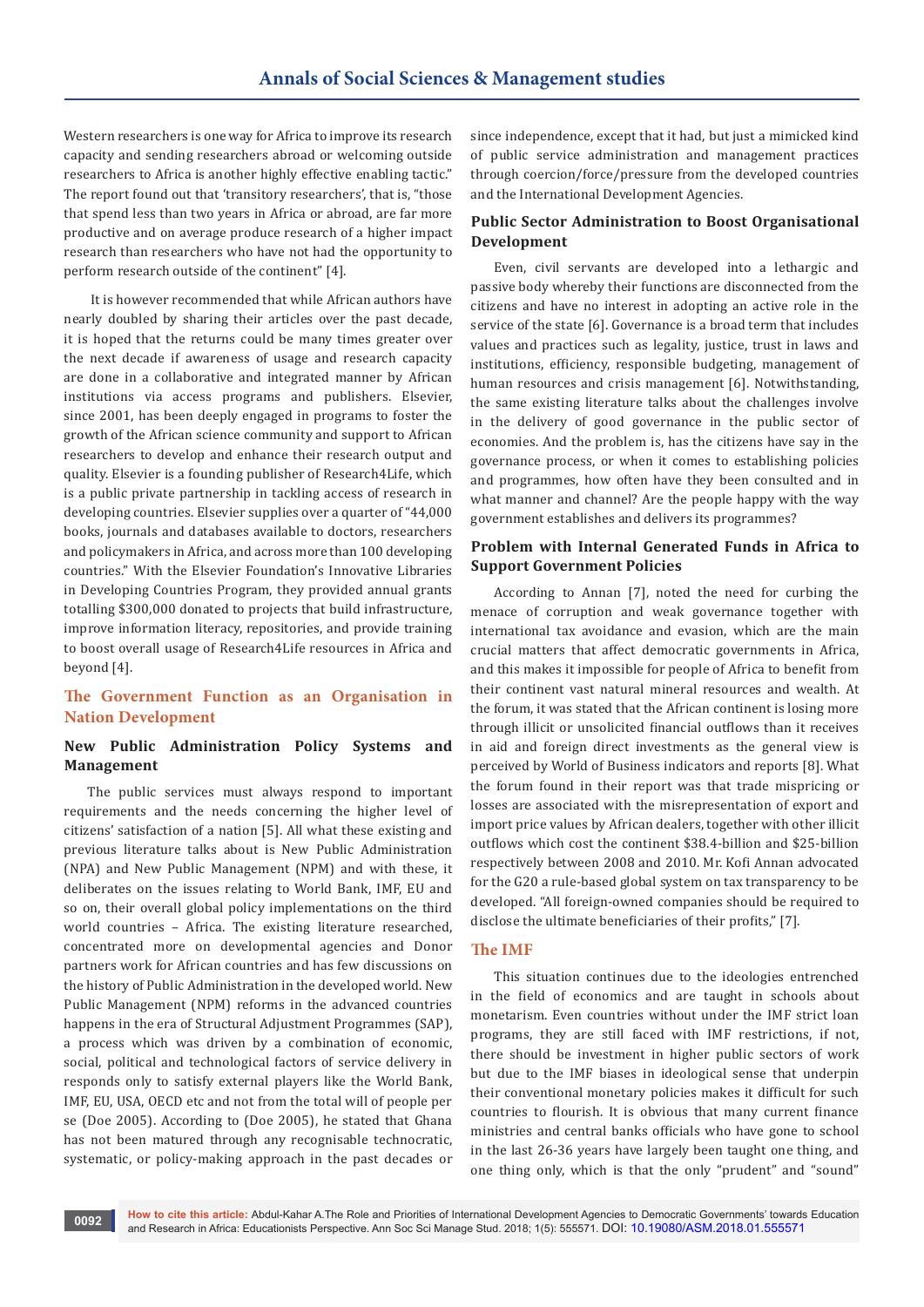option for fiscal and monetary policies is the very conservative one favoured by the Reagan and Thatcher governments, which were suddenly introduced in the school of monetarism within neoclassical economics. Because of this assertion, all other viable options which is actual and that would allow for higher public investment have subsequently been dismissed as "imprudent" and "unsound". Therefore, the problem is much more bigger than

just the IMF because even if a country does not currently have an IMF loan program, but it means its fiscal and monetary policies are still likely to be subjected to the same sharp right-wing turn that has been taken into the economics profession for over 36 years ago, from which it's yet to recover or find solutions to Kyrili and Martin [9] (Figure 1).



#### **Research Methods**



This is an empirical study and therefore, its sampling technique has been non-probability sampling, hence, a convenience technique was adopted through as a questionnaire administered through social media WhatsApp platforms and emails. Out of this process 5 participants responses are been used for this data analysis and discussion and of which conclusion is drawn. Educationists were the target participants for this research and therefore a convenience sample response of 54 participants has been sorted. The questionnaire was designed using Google Forms as online survey tool. Therefore, a future probability study is required to ascertain the efficiency and significance of this topic as another way of supporting these current data findings. This includes reliability testing with SmartPLS, and the use of Fuzzy Delphi Method - shows mathematically uncertain phenomena within the environment [10]. Excel spreadsheet was used for the pie chart of respondents (Figure 2).

**Table 1:** No. of Responses.

| <b>Respondents</b>                                   |    |  |  |
|------------------------------------------------------|----|--|--|
| <b>Level of Education</b><br><b>No. of Responses</b> |    |  |  |
| Professor                                            |    |  |  |
| PHD                                                  | 4  |  |  |
| Masters                                              | 11 |  |  |
| Degree                                               | 32 |  |  |
| Diploma                                              | 7  |  |  |
| Total                                                | 54 |  |  |

From Table 1 and chart represents the target respondents of this research totalling 54 responses. Out of this number, 59% were degree holders, 20% were Masters' holders, 13% were Diploma holders, and 8% were PhD holders. Whereas no Professor gets to respond to the questionnaire due to may be the use of the social media systems and platforms such as whatsApp of link and emails of the links been sent. But this also signifies that the target of this research has been achieved because all those participated can be classified as educationists (Figure 3).

## **PLS Algorithm**

**Table 2:** Path Coefficient (Matrix).

|            | <b>Edu Res</b> | <b>IDA</b> | PubAdmin |
|------------|----------------|------------|----------|
| Edu_Res    |                |            |          |
| <b>IDA</b> | 0.35           |            | 0.649    |
| PubAdmin   | 0.17           |            |          |

With the construct above shows the values of the factor loadings to each variable and the corresponding effects of the moderator variable and the dependant variable on the IDA as independent variable. In the blue indicates the R Squares whereas the arrows show the relationship effects that takes place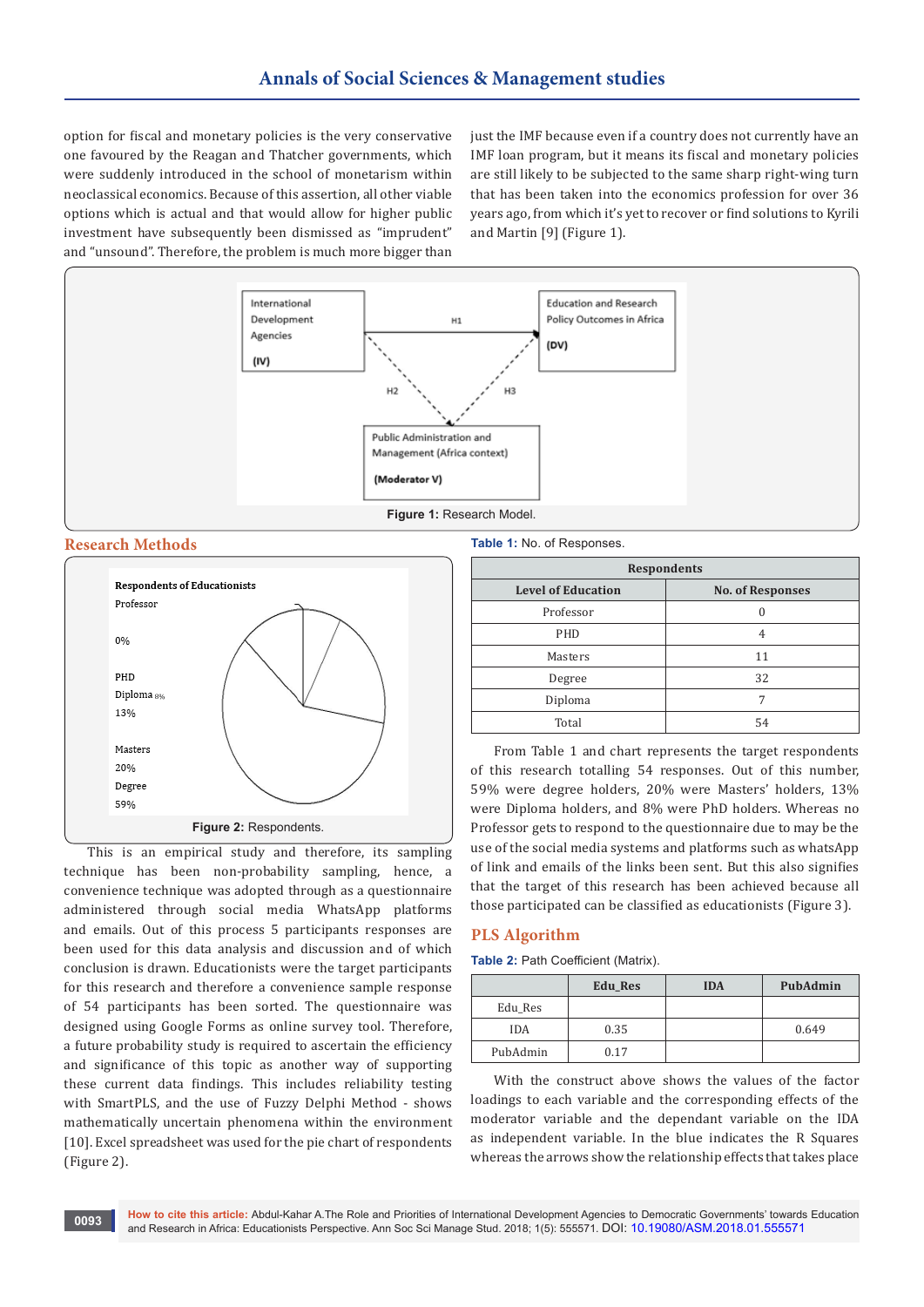between the variables with regression rates (can be positive or negative). And so, by convention, path loadings should be above 0.70 [11,12]. For this research, none has dropped (Table 2). The path from IDA to Edu\_Res is positive coefficient of 0.350 and IDA to PubAdmin is positive coefficient of 0.649 whereas, PubAdmin to Edu Res is positive coefficient of 0.170. These means that IDA to PubAmin as a moderator variable has stronger relationship than, as a moderator in executing or having a less final impact and effect towards Edu\_Res. Path coefficients are standardized with weights which varies between -1 to +1. Therefore, weights closet to 1 is the strongest coefficient path and weights close to 0 are the weakest coefficient path (Table 3).



**Table 3:** R Square (the coefficient of determination).

|          | R Square | <b>R</b> Square Adjusted |
|----------|----------|--------------------------|
| Edu Res  | 0.228    | 0.198                    |
| PubAdmin | 0.421    | 0.409                    |

The above means that about 23% of the variance in Edu\_Res is explained in the model (i.e. between IDA and Edu\_Res). Also, about 42% of the variance in PubAdmin is explained in the

model from IDA to PubAdmin as a moderator variable towards the independent variable Edu\_Res at 23% model explained all together. Hence, there is an indirect effect within this model as IDA to PubAdmin to Edu\_Res. Chin [13], Höck & Ringle [14] describes results above the cut-offs 0.67, 0.33 and 0.19 to be "substantial", "moderate" and "weak" respectively (Tables 4-6) (Figure 4).



**How to cite this article:** Abdul-Kahar A.The Role and Priorities of International Development Agencies to Democratic Governments' towards Education and Research in Africa: Educationists Perspective. Ann Soc Sci Manage Stud. 2018; 1(5): 555571. DO[I: 10.19080/ASM.2018.01.555571](http://dx.doi.org/10.19080/ASM.2018.01.555571
) **<sup>0094</sup>**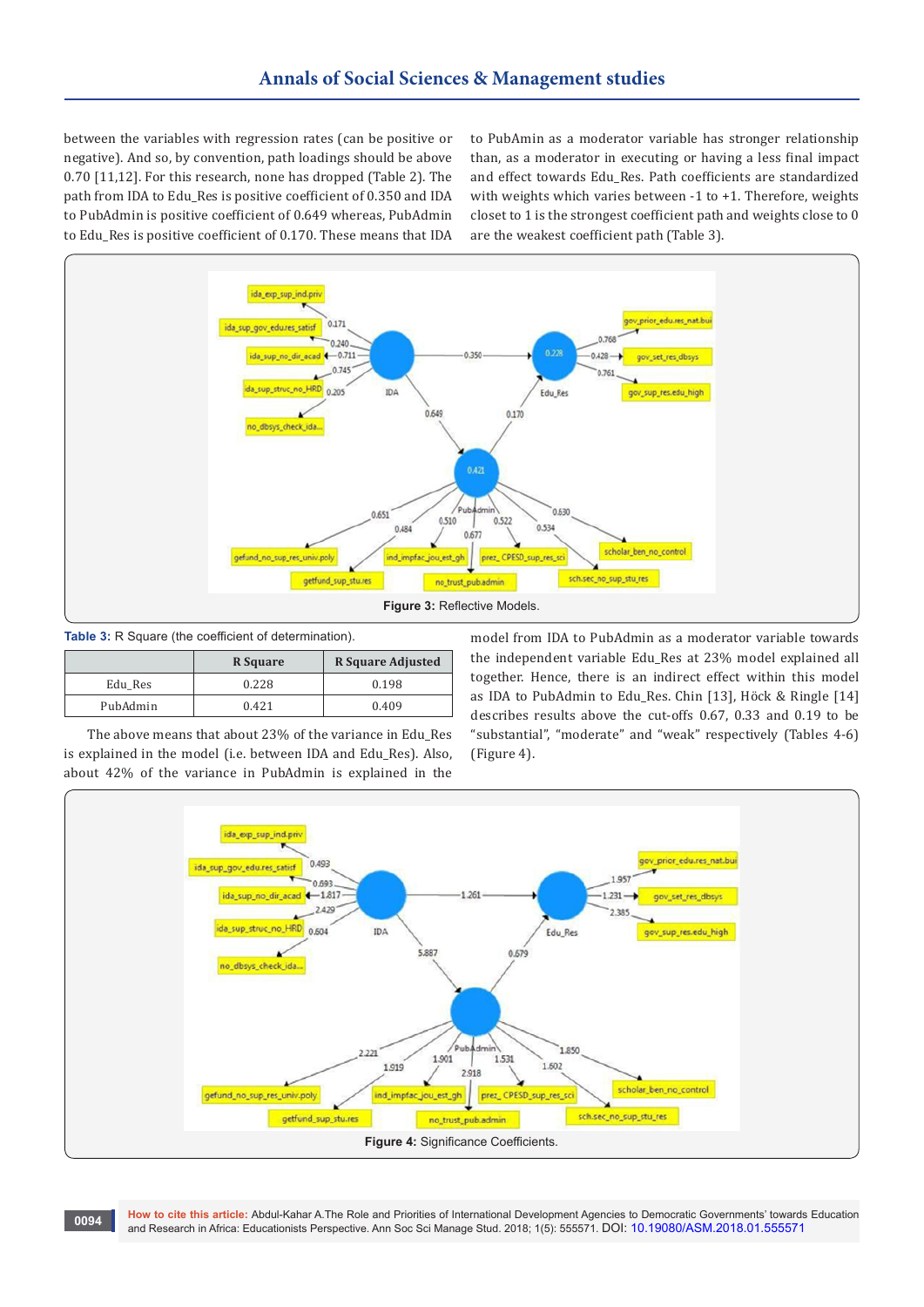#### **Table 4:** f Square.

|            | <b>Edu Res</b> | <b>IDA</b> | PubAdmin |
|------------|----------------|------------|----------|
| Edu_Res    |                |            |          |
| <b>IDA</b> | 0.092          |            | 0.726    |
| PubAdmin   | 0.022          |            |          |

**Table 5:** Fornell-Larcker Criterion.

|            | <b>Edu Res</b> | <b>IDA</b> | PubAdmin |
|------------|----------------|------------|----------|
| Edu Res    | 0.671          |            |          |
| <b>IDA</b> | 0.46           | 0.488      |          |
| PubAdmin   | 0.397          | 0.649      | 0.577    |

**Table 6:** Construct Reliability and Validity.

|            | Cronbach's<br>Alpha | Rho A | Com<br>Reliability<br>posite | Average<br><b>Variance</b><br><b>Extracted (AVE)</b> |
|------------|---------------------|-------|------------------------------|------------------------------------------------------|
| Edu Res    | 0.353               | 0.404 | 0.699                        | 0.451                                                |
| <b>IDA</b> | $-0.011$            | 0.186 | 0.53                         | 0.238                                                |
| PubAdmin   | 0.663               | 0.671 | 0.775                        | 0.333                                                |

## **Composite Reliability**

**Table 7:** Mean, STDEV, T-Values, P-Values.

|                       | <b>Sample</b><br>(0) | <b>Sample</b><br>Mean $(M)$ | <b>Standard</b><br><b>Deviation</b><br>(STDEV) | Т<br>statistics<br>(10)<br><b>STDEV)</b> | P<br><b>Values</b> |
|-----------------------|----------------------|-----------------------------|------------------------------------------------|------------------------------------------|--------------------|
| IDA->Edu<br>Res       | 0.35                 | 0.325                       | 0.277                                          | 1.261                                    | 0.208              |
| IDA-<br>>PubAdmin     | 0.649                | 0.686                       | 0.11                                           | 5.887                                    | 0                  |
| PubAdmin-<br>>Edu-Res | 0.17                 | 0.249                       | 0.25                                           | 0.679                                    | 0.497              |

**Table 9:** Confidence Intervals Bias Corrected.

**Table 8**: Confidence Intervals.

|                       | Original<br>Sample (0) | Sample<br>Mean (M) | 2.50%    | 97.50% |  |
|-----------------------|------------------------|--------------------|----------|--------|--|
| IDA->Edu<br>Res       | 0.35                   | 0.325              | $-0.442$ | 0.701  |  |
| IDA-<br>>PubAdmin     | 0.649                  | 0.686              | 0.43     | 0.858  |  |
| PubAdmin-<br>>Edu-Res | 0.17                   | 0.249              | $-0.239$ | 0.803  |  |

From Table 7 shows that there is reliability at Edu\_Res and PubAdmin as an adequate model whereas IDA is very weak composite (Table 7). It is noted that, all t-values above 1.96 are significant at 0.05 levels [12]. Therefore, according to the t values in the above table show that IDA to Edu\_Res is not significant as well as PubAdmin to Edu Res is also not significant. But the t value of IDA to PubAdmin is very significant at 5.887. More so, according to the p-value at p>0.05 means that IDA to Edu\_Res is insignificant at p=0.208 because it supports the fact that IDA support for Edu\_Res is not IDA major policy. Also, IDA to PubAdmin (government) is significant in the sense that p=0.000, hence, it confirms that IDA only has a policy of given support to the PubAdmin (government) and not probably support any other development or project. Finally, PubAdmin (government) to Edu\_ Res is weak evidence since p<0.5 which means that PubAdmin in turn does not really use the support received by IDA's to build or support Edu\_Res (Table 8). The above shows that CI at 97.5% level of IDA to Edu\_Res is between, -44% to 70%. Also, the CI of 97.5% level of IDA to PubAdmin (government) is within 43% and 86%, whereas the CI of 97.5% level of PubAdmin to Edu\_Res is between -24% to 80%. This simply means that the confidence level of this data is IDA to PubAdmin (Table 9).

|                | Original | Sample     | <b>Bias</b> | 2.5%     | 97.5% |
|----------------|----------|------------|-------------|----------|-------|
|                | Sample   | Mean $(M)$ |             |          |       |
|                | (0)      |            |             |          |       |
| IDA->Edu Res   | 0.350    | 0.325      | $-0.024$    | $-0.634$ | 0.675 |
| IDA->PubAdmin  | 0.649    | 0.686      | 0.037       | 0.119    | 0.791 |
| PubAdmin->Edu- | 0.170    | 0.249      | 0.080       | $-0.512$ | 0.572 |
| Res            |          |            |             |          |       |

To determine certainties, CI bias is corrected as above as IDA to Edu\_Res as a bias of almost -2% with a corresponding 97.5% confidence level corrected between, -63% to 68%. Moreover, the bias of IDA to PubAdmin is positive 4% with a corresponding 97.5% confidence level corrected from 20% to 79%. Meanwhile, PubAdmin to Edu\_Res bias is 8% with a corresponding 97.5% confidence level corrected as -51% to 57% (Figure 5). From the above clearly shows that all the projects listed are lacking in the educational systems and operations of research in the educational curricular. Policies to support such projects are minimal in nature and hence, lack the implementation of such projects across board.

## **Conclusion and Recommendation**

According to Power [15] we noted that fears has been expressed over the education and research in the  $21<sup>st</sup>$  century were countries in the global world would be more competitive and therefore, education must be a human right rather than been traded as a marketing commodity, where high prices would made impossible for the intelligent poor to benefit. Power said, "If we fail, I fear that our world will become increasingly unequal, competitive, polarised, conflicted and dangerous" [15]. Power [15], UNDP [16], report warned that anytime market prices goes too far and become dominance towards social and political motives, the outcomes, the opportunities and rewards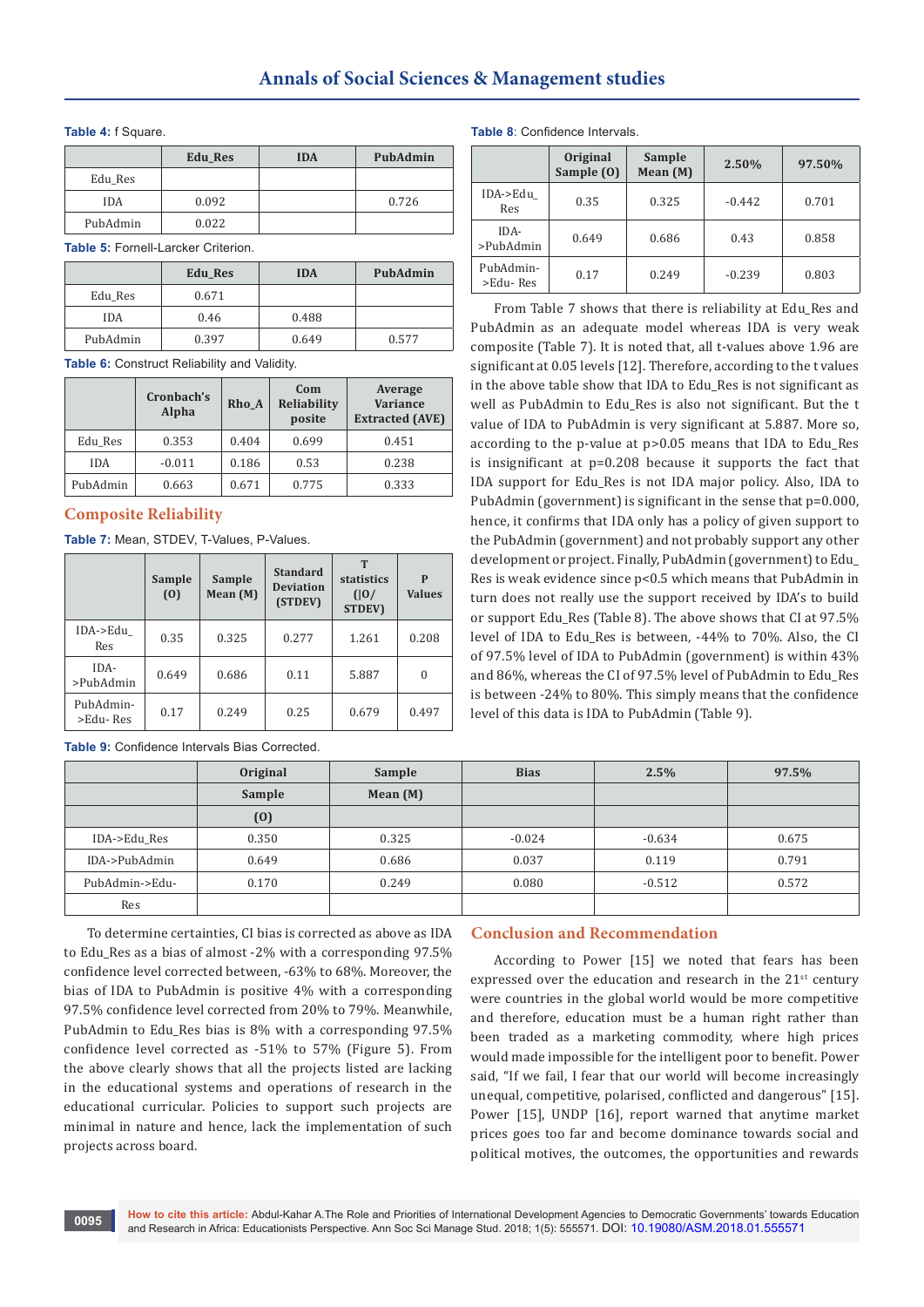of globalization expand unequally and inequitably and rather what we see happening is concentrating wealth and power provided to a selected group of people, corporations and nations, and marginalizing others, that is, if global opportunities are not shared better, then the failures in the last decades in growth of nations will continue. UNESCO [17], outlined significant changes

that are needed to occur in pre-service teacher education programs as guidelines for future implementation, this is because there is the need to select and prepare a new generation of teachers to be equipped with the skills, knowledge and values to help their cultural differences and social disadvantages.



The Western World political observers and leaders already judged African countries to be practicing democracy only in the beginning of the 1990s, and they have already concluded that unless African countries accept western ideas of practicing democracy, especially, formulated with conditionalities of donor countries including financial institutions, the future of Africa development is bound to be bleak [18]. It has been noted that the over reliance of African countries continuously on foreign aid only increased bilateral and multilateral aid agencies to influence their opportunities in policy making towards the African continent and these have been linked to donor supports being giving to African governments. For example, prescriptions for changes in both political and economic policies designed by African governments' such as education and research. Also, the new world created has interest and influence of the Western countries gained considerably greater advantage over African governments [19].

According to Doe (2005), he stated that Ghana has not been advanced in technology, systems, or policy-making approach in the past years. Since independence, Ghana only has a mimicked or funny kind of public service administration and management practices through coercion/force/pressure from the developed countries and the International Development Agencies. Under the path coefficient IDA to PubAmin as a moderator variable has stronger relationship than, as a moderator in executing or having a less final impact and effect towards Edu\_Res. This explains the fact that International Development Agencies or organizations deals with the African governments than just directly donating or supporting in the Area of Education and Research needs of the country. There has been discriminant validity towards Education and Research. There is also reliability at Education and Research, and Public Administration as an adequate model whereas International Development Agencies has very weak composite towards Education and Research in general. According to the p-value at p>0.05 shows that IDA to Edu\_Res is insignificant as in H1: IDA support for Edu\_Res is not IDA major policy [20,21].

H2: IDA to PubAdmin (government) is significant because it confirms that IDA only has a policy of given support to the PubAdmin (government) and not probably support any other developmental project. H3: PubAdmin (government) to Edu\_Res has weak evidence because PubAdmin in turn does not really use the supports it receives by IDA's to build or sponsor good Education and Research. H2: is even evident that the confidence level of these research findings is at IDA to PubAdmin. Therefore, based on the above conclusions, it is important for both the African governments and the international development agencies or organizations such as the IMF, World Bank, EU etc to move away from close door kind of policies and be more proactive in tackling educational needs as well as research development to enhance true development across sections of African economies. Hence, there must be proper transparency and accountability so that the people will feel the impact of IDA presents and their supports. In this case there may be the need for future study into the IDA policies implementation on African governments to include large population of probability sampling to contradict or confirm same. Projects that are lacking in the